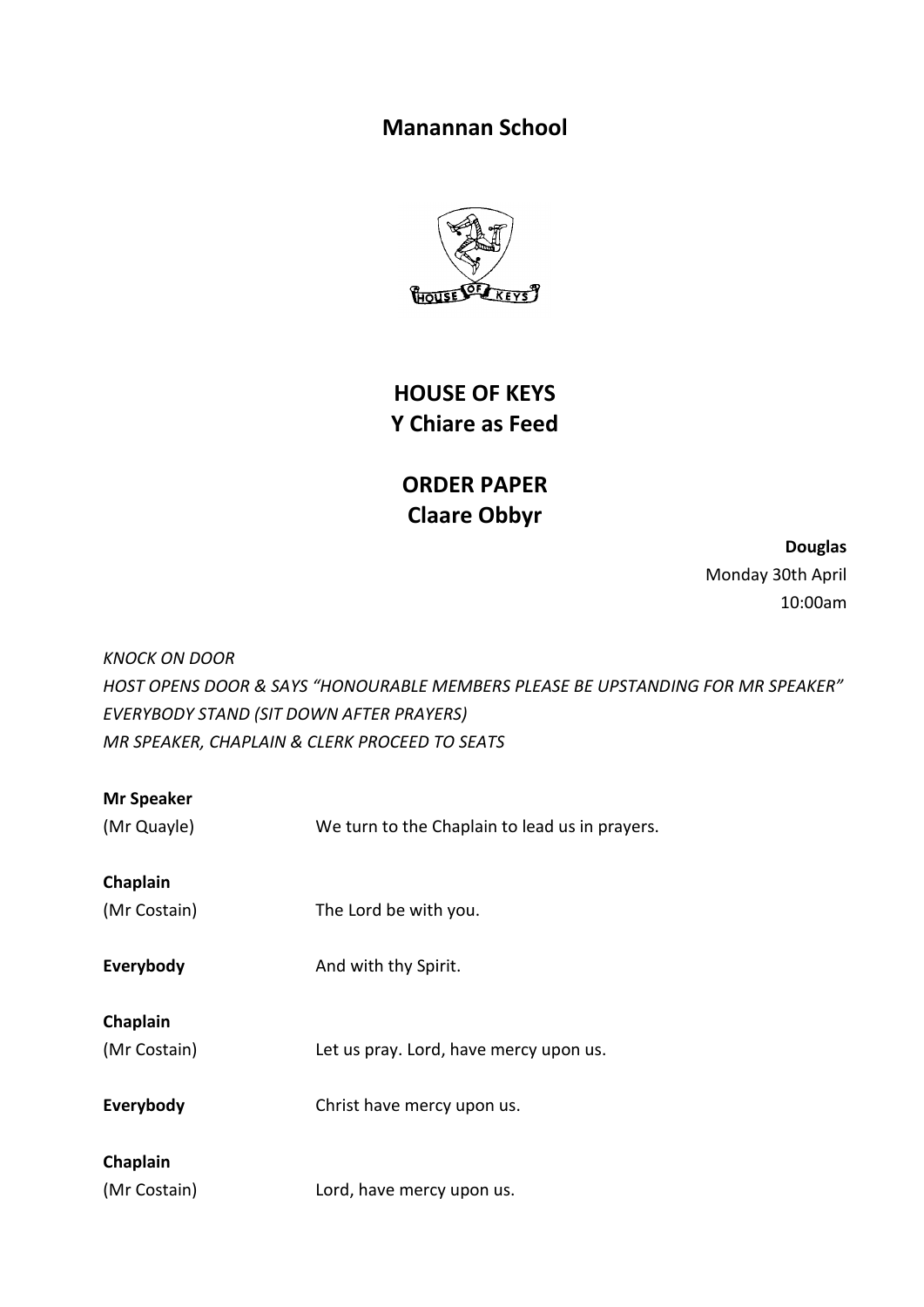| Everybody                      | OUR FATHER, which art in heaven, Hallowed be Thy Name, Thy             |
|--------------------------------|------------------------------------------------------------------------|
|                                | kingdom come. Thy will be done on earth, as it is in Heaven. Give us   |
|                                | this day our daily bread. And forgive us our Trespasses, as we forgive |
|                                | them that trespass against us. And lead us not into temptation; But    |
|                                | deliver us from evil: For Thine is the Kingdom, the Power, and the     |
|                                | glory, forever and ever. AMEN.                                         |
| <b>Mr Speaker</b>              |                                                                        |
| (Mr Quayle)                    | Thank you Honourable Members, please be seated. Now we turn to         |
|                                | Questions and Question 1 is with the Honourable Member for             |
|                                | Douglas East, Miss Shimmin.                                            |
| <b>Member for Douglas East</b> |                                                                        |
| (Miss Shimmin)                 | Thank you Mr Speaker. I beg leave to ask the question standing in my   |
|                                | name.                                                                  |
| <b>Mr Speaker</b>              |                                                                        |
| (Mr Quayle)                    | Chief Minister to reply.                                               |
|                                |                                                                        |
| <b>Chief Minister</b>          |                                                                        |
| (Mr Cain)                      | Mr Speaker, it is a Government decision that the Manx 'Three Legs'     |
|                                | flag be flown over public buildings and schools and the Council of     |
|                                | Ministers wishes to encourage the flying of the flag on Government     |
|                                | Buildings. The Flag is flown on any day when the building is           |
|                                | operational.                                                           |
|                                |                                                                        |
|                                | The Isle of Man is not part of the United Kingdom, but is a Crown      |
|                                | Dependency with Her Majesty the Queen as Lord of Mann. In the past     |
|                                | it was common practice for the Manx Government to regularly fly the    |
|                                | Union Flag, particularly on the occasion of Royal Birthdays, and the   |
|                                | Manx flag during the summer months and on Tynwald Day.                 |
|                                |                                                                        |
|                                | The Three Legs symbol shown on the Manx flag seems to have been        |
|                                | adopted in the Thirteenth Century as the arms of the native Kings of   |
|                                | the Isle of Man. However after 1266, when the rule of the native       |
|                                | Kings ended and the control of the Island passed permanently to the    |
|                                | English Crown, the emblem was retained.                                |
| <b>Mr Speaker</b>              |                                                                        |
| (Mr Quayle)                    | Turning to Question 2 and the Honourable Member for Rushen, Miss       |
|                                | Kerruish.                                                              |
| <b>Member for Rushen</b>       |                                                                        |

2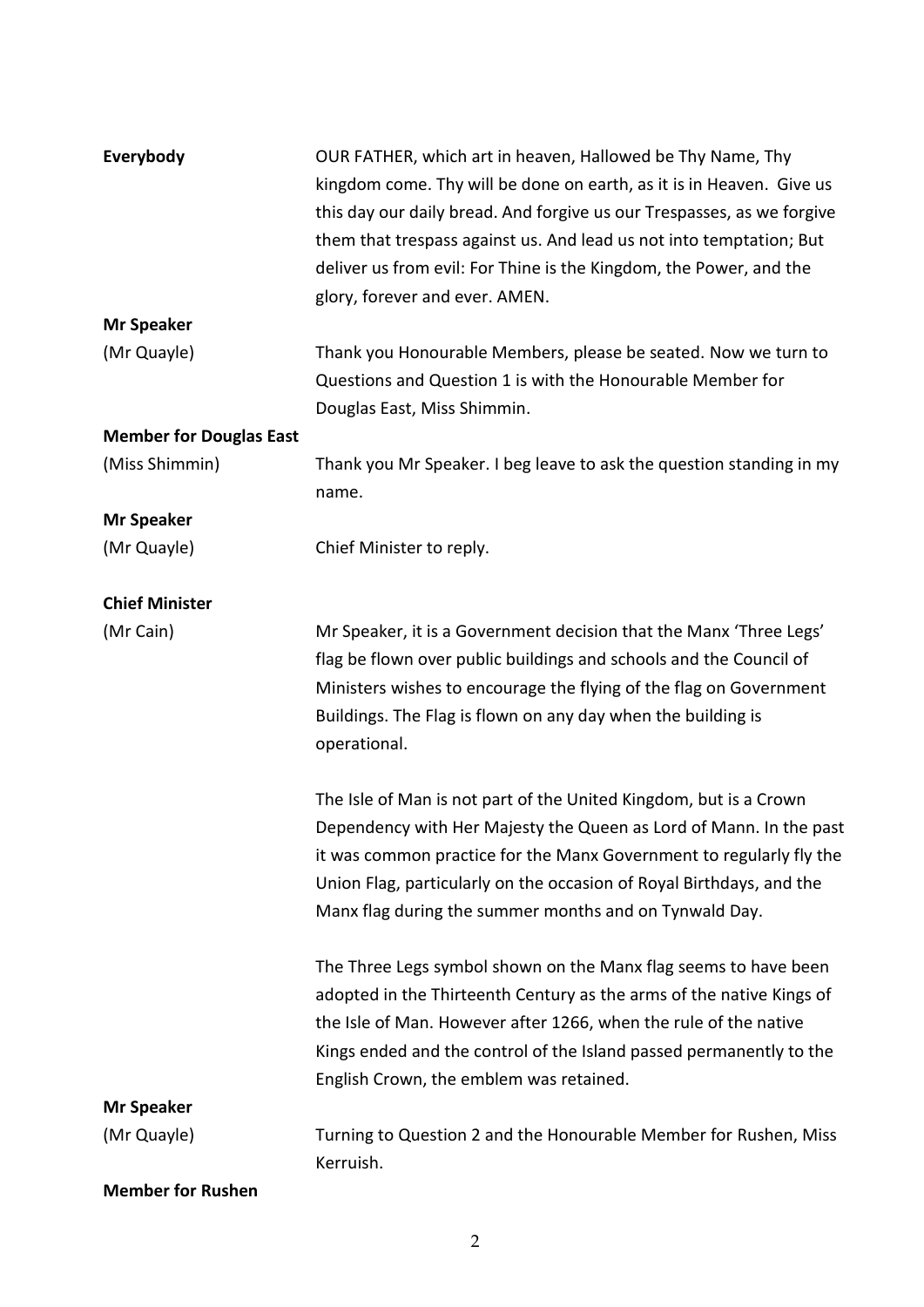| (Miss Kerruish)          | Thank you Mr Speaker. I beg leave to ask the question standing in my                                                                                                                                                 |
|--------------------------|----------------------------------------------------------------------------------------------------------------------------------------------------------------------------------------------------------------------|
|                          | name.                                                                                                                                                                                                                |
| <b>Mr Speaker</b>        |                                                                                                                                                                                                                      |
| (Mr Quayle)              | The Treasury Minister to reply.                                                                                                                                                                                      |
| <b>Treasury Minister</b> |                                                                                                                                                                                                                      |
| (Miss Kelly)             | Mr Speaker, the Honourable Member for Rushen asks, would we<br>consider funding a pocket money allowance to every child on the<br>Island?                                                                            |
|                          | Last year, according to the Department of Social Care figures, there<br>were nearly 10,000 families on the Isle of Man receiving child benefit<br>for around 16,000 children. Pocket money for 16,000 children would |

for around 16,000 children. Pocket money for 16,000 children would be a considerable sum of money for the Government to find. Even if it was only one pound per week that would be eight hundred and thirty two thousand pounds extra per year, and I don't think one pound per week would buy very much. Remember that any allowances paid by the Government have to come from money collected by taxing people in some way.

If we did agree to an allowance, how would it be paid? If it were paid to the parents, there is no guarantee that the children would actually receive it but how would it be possible to pay an allowance directly to children? Most children do not have a bank account and younger ones would need to be accompanied to the Post Office if it were to be paid there.

Also, from what age would we start? How old does someone have to be before they can sign for their own allowance? How old are you before you need your own money? As you can see, there would be difficulties in finding a good system for paying the allowance.

In any case, families with children already receive child benefit. This allowance is meant to be spent on the children in the family, but the Government does not tell the parents how it should be spent. It could be used for food, clothing, extra books for school, or sporting activities. It could even be used for pocket money!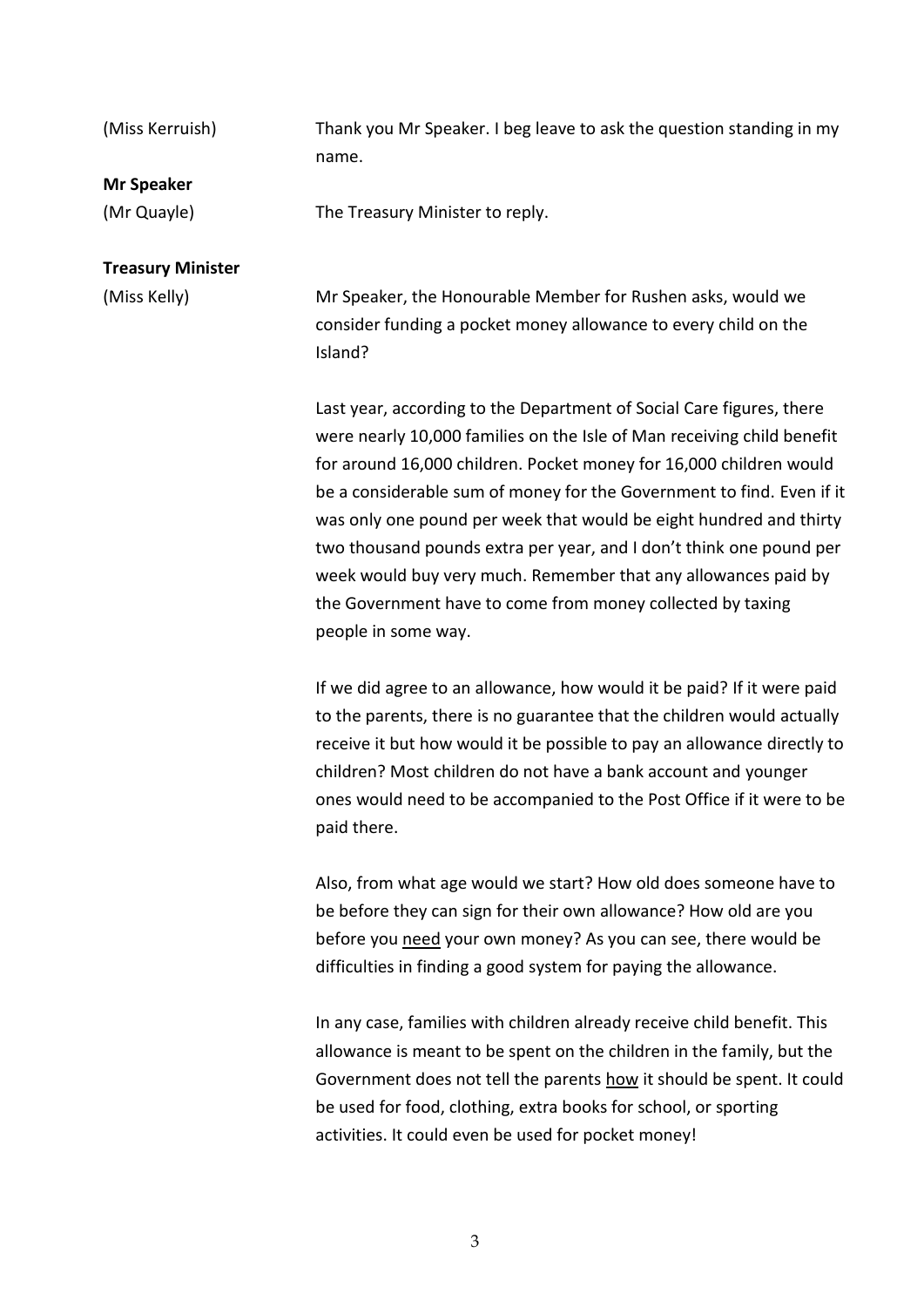|                                          | Therefore, on the grounds of expense, difficulties in payment, and the                                                                                                                                                                                                                                                                                                                                                                                                                            |
|------------------------------------------|---------------------------------------------------------------------------------------------------------------------------------------------------------------------------------------------------------------------------------------------------------------------------------------------------------------------------------------------------------------------------------------------------------------------------------------------------------------------------------------------------|
|                                          | fact that families already receive child benefit, I must answer that my<br>Department does not intend, at this stage, to fund an allowance for                                                                                                                                                                                                                                                                                                                                                    |
|                                          | all the children on the Island.                                                                                                                                                                                                                                                                                                                                                                                                                                                                   |
| <b>Mr Speaker</b>                        |                                                                                                                                                                                                                                                                                                                                                                                                                                                                                                   |
| (Mr Quayle)                              | Honourable Member for Rushen, Miss Kerruish - do you wish to ask a<br>supplementary question?                                                                                                                                                                                                                                                                                                                                                                                                     |
| <b>Member for Rushen</b>                 |                                                                                                                                                                                                                                                                                                                                                                                                                                                                                                   |
| (Miss Kerruish)                          | Yes Mr Speaker, I certainly do. We have just seen the Treasury<br>Minister trying to wriggle and slither out of treating children with<br>respect.                                                                                                                                                                                                                                                                                                                                                |
|                                          | If eight hundred and thirty two thousand pounds is more than the<br>Treasury Minister thinks our children are worth - then how about a<br>mere eighty thousand pounds. Surely even the Treasury Minister<br>would agree that a one off payment of five pounds at Christmas to<br>each of our sixteen thousand children would be both affordable and<br>show children that we value them? Surely five pounds a year isn't too<br>much - or is it? A 'Yes' or 'No' answer please Treasury Minister. |
| <b>Mr Speaker</b>                        |                                                                                                                                                                                                                                                                                                                                                                                                                                                                                                   |
| (Mr Quayle)                              | The Treasury Minister to reply.                                                                                                                                                                                                                                                                                                                                                                                                                                                                   |
|                                          |                                                                                                                                                                                                                                                                                                                                                                                                                                                                                                   |
| <b>Treasury Minister</b><br>(Miss Kelly) | Thank you Mr Speaker. Yes is the answer.                                                                                                                                                                                                                                                                                                                                                                                                                                                          |
| <b>Member for Rushen</b>                 |                                                                                                                                                                                                                                                                                                                                                                                                                                                                                                   |
| (Miss Kerruish)                          | What! Well said                                                                                                                                                                                                                                                                                                                                                                                                                                                                                   |
| <b>Treasury Minister</b>                 |                                                                                                                                                                                                                                                                                                                                                                                                                                                                                                   |
| (Miss Kelly)                             | Yes is the answer to the question 'will I give a yes or no answer'                                                                                                                                                                                                                                                                                                                                                                                                                                |
|                                          | $N0$ is the answer to the silly request for a Christmas payment.                                                                                                                                                                                                                                                                                                                                                                                                                                  |
| <b>Member for Rushen</b>                 |                                                                                                                                                                                                                                                                                                                                                                                                                                                                                                   |
| (Miss Kerruish)                          | Disgraceful!                                                                                                                                                                                                                                                                                                                                                                                                                                                                                      |
| <b>Mr Speaker</b>                        |                                                                                                                                                                                                                                                                                                                                                                                                                                                                                                   |
| (Mr Quayle)                              | Order! Order!                                                                                                                                                                                                                                                                                                                                                                                                                                                                                     |
|                                          | Now our final question for oral answer and I turn to the Honourable<br>Member for Douglas South, Mr Cannell.                                                                                                                                                                                                                                                                                                                                                                                      |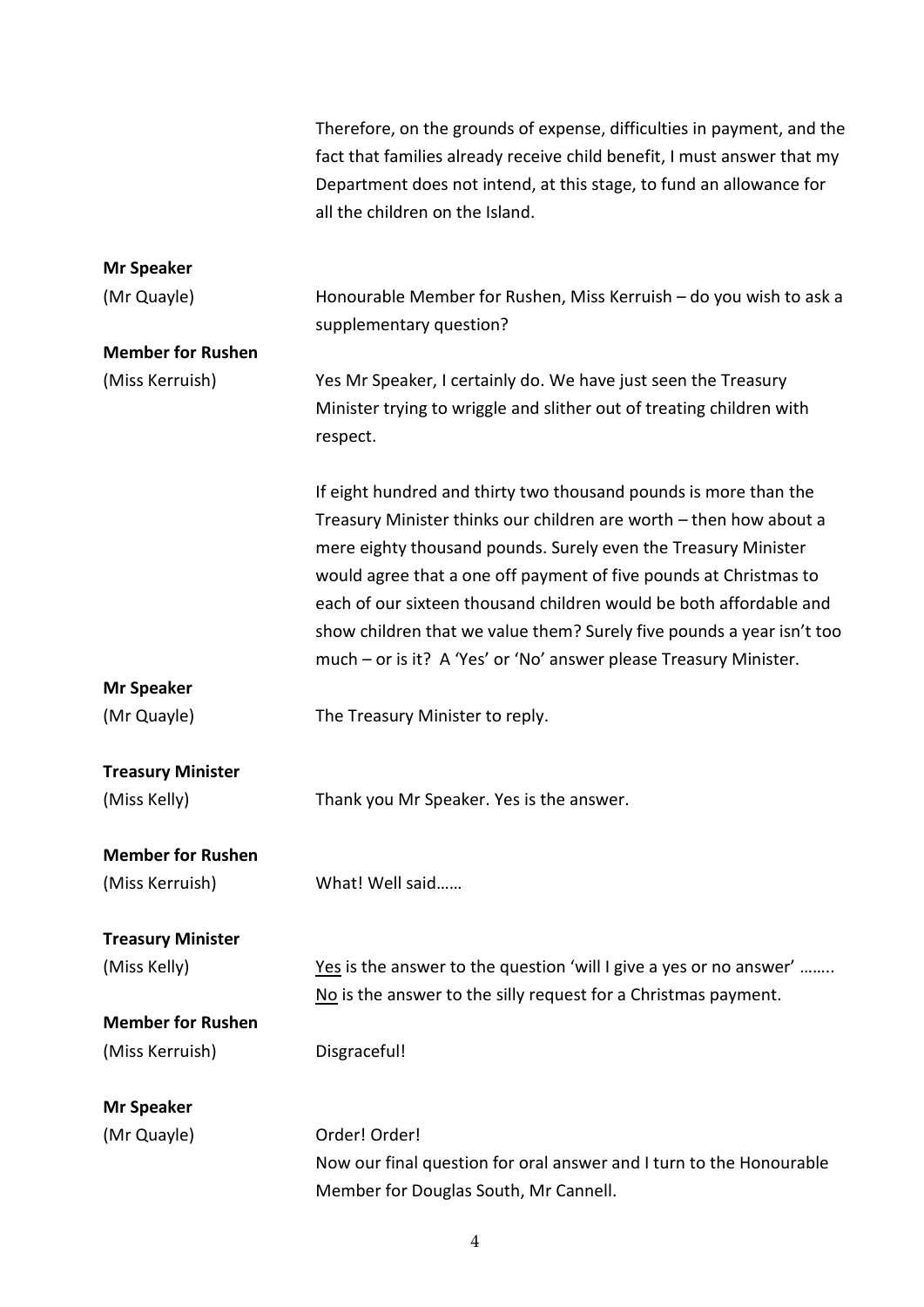| <b>Member for Douglas South</b>          |                                                                                                                                                                                                                                                                                                                                                                                                   |
|------------------------------------------|---------------------------------------------------------------------------------------------------------------------------------------------------------------------------------------------------------------------------------------------------------------------------------------------------------------------------------------------------------------------------------------------------|
| (Mr Cannell)                             | Thank you Mr Speaker. I beg leave to ask the question standing in my                                                                                                                                                                                                                                                                                                                              |
|                                          | name.                                                                                                                                                                                                                                                                                                                                                                                             |
|                                          |                                                                                                                                                                                                                                                                                                                                                                                                   |
| <b>Mr Speaker</b>                        |                                                                                                                                                                                                                                                                                                                                                                                                   |
| (Mr Quayle)                              | Minister for Economic Development, Mr Christian.                                                                                                                                                                                                                                                                                                                                                  |
| <b>Minister for Economic Development</b> |                                                                                                                                                                                                                                                                                                                                                                                                   |
| (Mr Christian)                           | My Department is involved in a number of ways in supporting                                                                                                                                                                                                                                                                                                                                       |
|                                          | children and young people who want to gain trade qualifications.                                                                                                                                                                                                                                                                                                                                  |
|                                          | Staff from the Training Centre at Hills Meadow attend all careers<br>events at the Island's schools to provide expert advice to pupils and<br>their parents about apprenticeships. All the Island's pupils are<br>offered the opportunity to visit the Training Centre and discuss with<br>staff the wide range of training available.                                                            |
|                                          | The Training Centre also offers, as part of school years 10 and 11, an<br>opportunity to study construction craft at a basic level. Pupils are<br>transported to the Hills Meadow Training Centre and are trained by<br>the Department's qualified construction staff. This training can assist<br>pupils who wish to continue with a full construction qualification to<br>qualify more quickly. |
| <b>Mr Speaker</b>                        |                                                                                                                                                                                                                                                                                                                                                                                                   |
| (Mr Quayle)                              | Honourable Member for Douglas South, Mr Cannell, for a<br>supplementary question?                                                                                                                                                                                                                                                                                                                 |
| <b>Member for Douglas South</b>          |                                                                                                                                                                                                                                                                                                                                                                                                   |
| (Mr Cannell)                             | Yes thank you Mr Speaker. Really my only point is in relation to two                                                                                                                                                                                                                                                                                                                              |
|                                          | particular apprenticeships - those of apprentice professional                                                                                                                                                                                                                                                                                                                                     |
|                                          | footballers and apprentice journalists - would they receive the same                                                                                                                                                                                                                                                                                                                              |
|                                          | degree of support as apprentices attending Hills Meadow?                                                                                                                                                                                                                                                                                                                                          |
| <b>Mr Speaker</b>                        |                                                                                                                                                                                                                                                                                                                                                                                                   |
| (Mr Quayle)                              | Minister to reply                                                                                                                                                                                                                                                                                                                                                                                 |
| <b>Minister for Economic Development</b> |                                                                                                                                                                                                                                                                                                                                                                                                   |
| (Mr Christian)                           | Thank you Mr Speaker, Mr Speaker I can advise that in those two                                                                                                                                                                                                                                                                                                                                   |
|                                          | cases the support would be different than that offered to the                                                                                                                                                                                                                                                                                                                                     |

# 5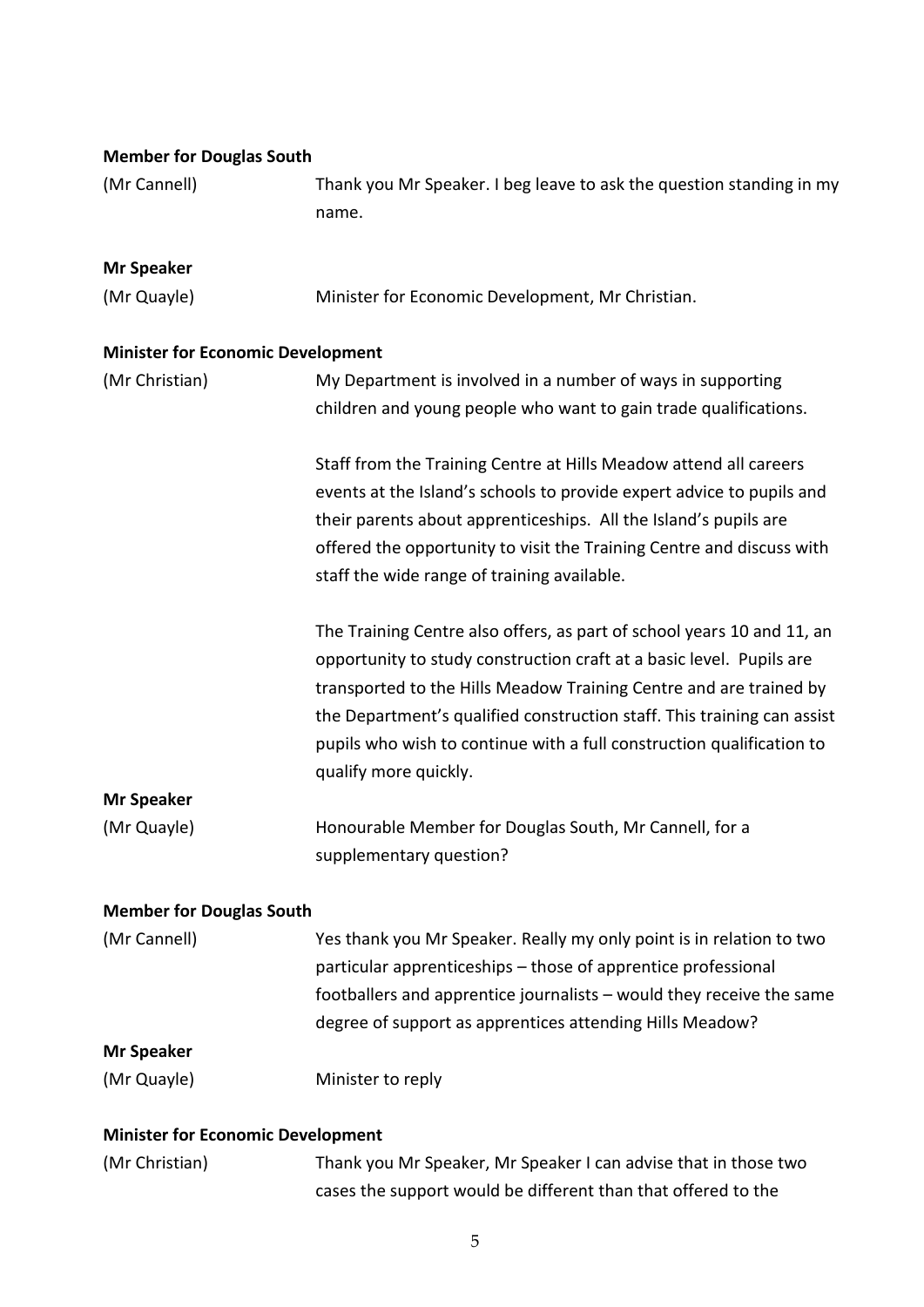|                                      | apprentices at Hills Meadow. In the case of apprentice professional         |
|--------------------------------------|-----------------------------------------------------------------------------|
|                                      | footballers they would receive no funding support from public funds.        |
|                                      | In the case of apprentice $-$ or trainee $-$ journalists they would receive |
|                                      | funding from the Department of Education and Children as long as            |
|                                      | the training was part of a journalism degree course.                        |
| <b>Mr Speaker</b>                    |                                                                             |
| (Mr Quayle)                          | Well Honourable Members that concludes our Question time and we             |
|                                      | move to item 2 on our Order Paper and the Honourable Member for             |
|                                      | Michael, Mr Moore                                                           |
|                                      |                                                                             |
|                                      | <b>ABOLITION OF HOMEWORK BILL</b>                                           |
| <b>Member for Michael</b>            |                                                                             |
| (Mr Moore)                           | Mr Speaker, I have great pleasure in moving the second reading of           |
|                                      | the Abolition of Homework Bill.                                             |
|                                      |                                                                             |
|                                      | I believe this is a great step forward for education on the Isle of Man,    |
|                                      | as for too long children and young people have suffered the loss of         |
|                                      | their free time at the expense of teachers who have been failing in         |
|                                      | their duties during work hours. This is a totally unsatisfactory            |
|                                      | situation and it is a shame that this government and governments in         |
|                                      | the past have not had the courage to tackle this issue before.              |
|                                      |                                                                             |
|                                      | Mr Speaker this Bill will put the responsibility for education where it     |
|                                      | firmly belongs, that is with the Department of Education and Children       |
|                                      | and its teachers. Mr Speaker there is very little else to add other than    |
|                                      | to move this Bill as in order to give children's more free time and at      |
|                                      | the same time add to the responsibility of teachers to provide a            |
|                                      | proper teaching service between the hours of 9 am to 3.30 pm in             |
|                                      | term time only.                                                             |
|                                      |                                                                             |
|                                      | Mr Speaker, I beg that the Abolition of Homework Bill be read for the       |
|                                      | second time.                                                                |
| <b>Mr Speaker</b>                    |                                                                             |
| (Mr Quayle)                          | Honourable Member for Malew and Santon, Miss Quirk                          |
|                                      |                                                                             |
| <b>Member for Malew &amp; Santon</b> |                                                                             |
| (Miss Quirk)                         | Mr Speaker, I beg to second and reserve my remarks.                         |
|                                      |                                                                             |

# **Mr Speaker**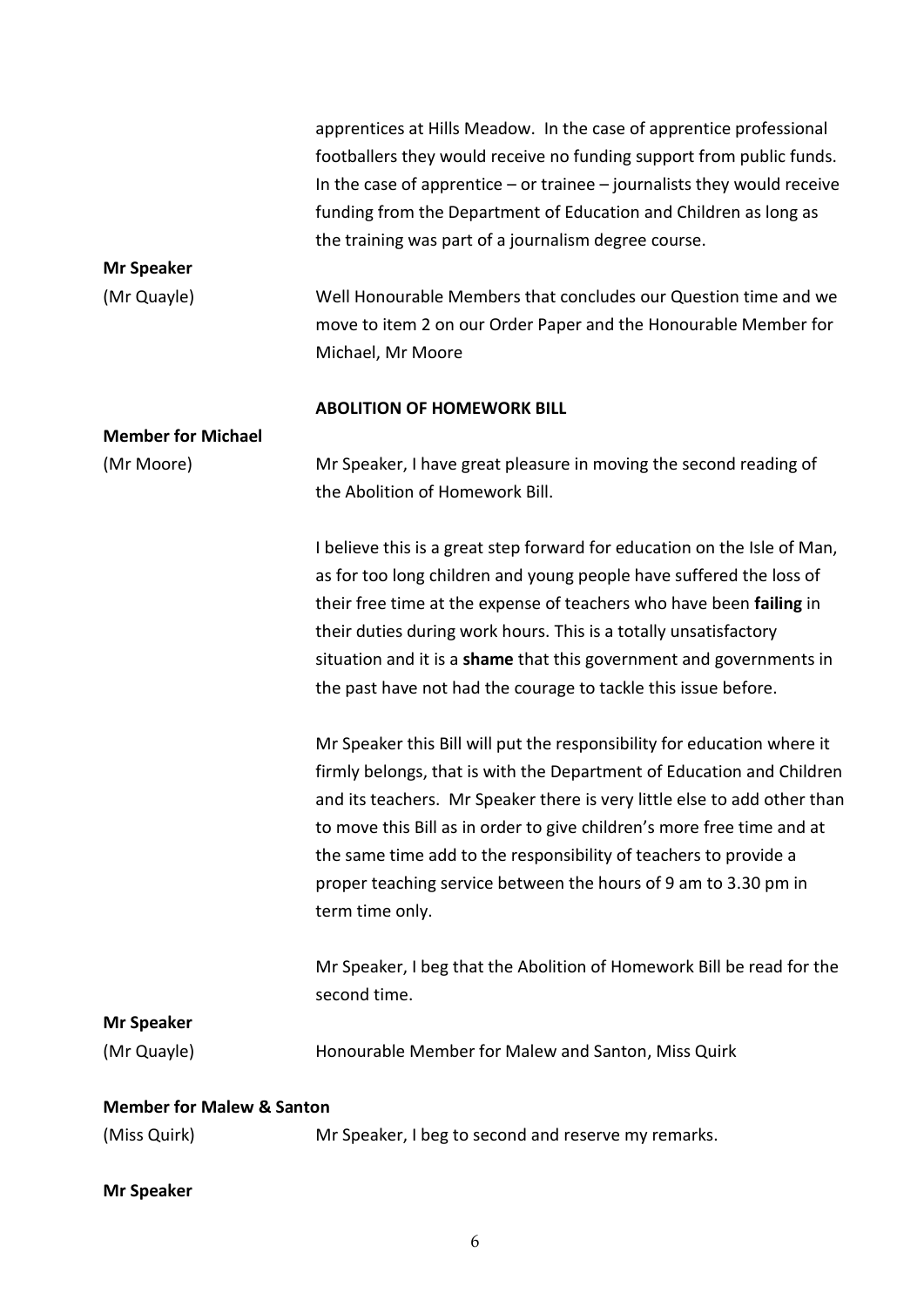(Mr Quayle) Honourable Member, the Minister for Education and Children, Mr Corkish

## **Minister for Education and Children**

| (Mr Corkish)              | Mr Speaker, perhaps not surprisingly, I rise to oppose this Bill as it   |
|---------------------------|--------------------------------------------------------------------------|
|                           | completely misses the point that education is very much a                |
|                           | partnership. Children and young people undertake homework to test        |
|                           | their understanding of what has been learned in school and to            |
|                           | develop independent study skills. Mr Speaker, homework has long          |
|                           | been the foundation of a successful academic career and, I can do no     |
|                           | more than to oppose this silly and totally unnecessary Bill. In doing so |
|                           | I would propose Mr Speaker, that I am speaking not only on behalf of     |
|                           | the Government of the Isle of Man, but also the parents of every child   |
|                           | on this island and indeed most importantly, every child on the Isle of   |
|                           | Man.                                                                     |
|                           | Mr Speaker, I hope Honourable members will treat this Bill as moved      |
|                           | by my Honourable friend for Michael, Mr Moore, as it deserves. Mr        |
|                           | Speaker I will be opposing this Bill and I call on Honourable members    |
|                           | to support Government in this - and throw it out!                        |
| <b>Mr Speaker</b>         |                                                                          |
| (Mr Quayle)               | Honourable Member for Onchan, Miss Watterson.                            |
| Member for Onchan         |                                                                          |
| (Miss Watterson)          | Mr Speaker, though I am not a Member of the Government, I have to        |
|                           | agree wholeheartedly with the views put forward by the previous          |
|                           | speaker, the Minister for Education and Children, Mr Corkish. I          |
|                           | entirely agree that this Bill serves no useful purpose and should be     |
|                           | thrown out. It is simply a measure designed to whip up popular           |
|                           | unthinking support and has no place before this House. Mr Speaker, I     |
|                           | will be voting against.                                                  |
| <b>Mr Speaker</b>         |                                                                          |
| (Mr Quayle)               | Honourable Member for Michael, Mr Moore, to respond.                     |
| <b>Member for Michael</b> |                                                                          |
| (Mr Moore)                | Thank you Mr Speaker. Again we have seen a Government Minister           |
|                           | trying to put the blame for Government failings and the failings of      |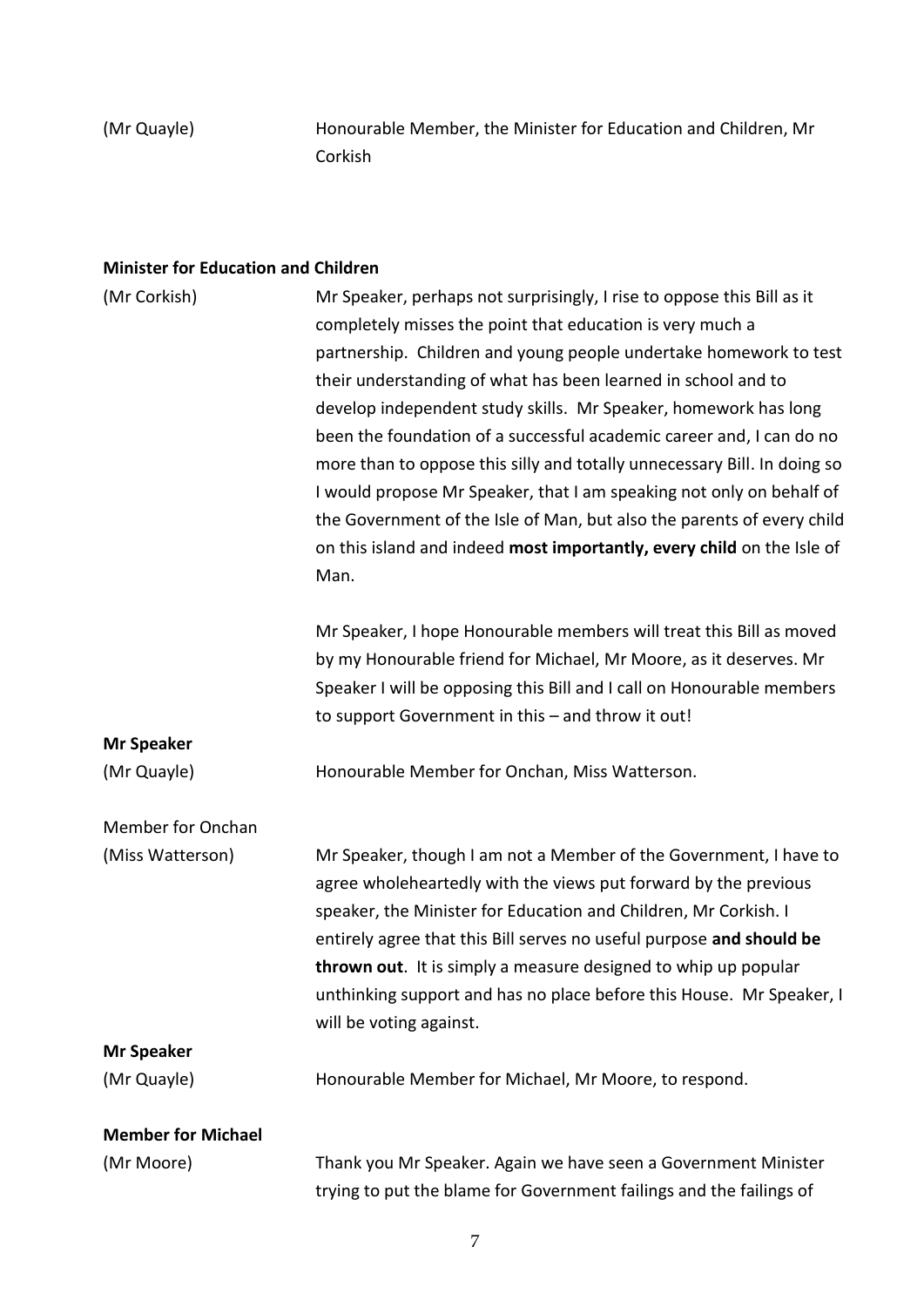|                                                   | teachers onto others. In this case blaming children. Not only blaming<br>them but also asking them to work in their free time. This is not in the<br>best interests of children and I hope Honourable Members will vote in<br>favour of children and in support of this Bill. |
|---------------------------------------------------|-------------------------------------------------------------------------------------------------------------------------------------------------------------------------------------------------------------------------------------------------------------------------------|
|                                                   | I beg to move this Bill for its second reading.                                                                                                                                                                                                                               |
| <b>Mr Speaker</b>                                 |                                                                                                                                                                                                                                                                               |
| (Mr Quayle)                                       | The Motion before you Honourable Members is that the Abolition of                                                                                                                                                                                                             |
|                                                   | Homework Bill be read for a second time.                                                                                                                                                                                                                                      |
|                                                   | All those in favour say aye (PAUSE for members to say Aye)                                                                                                                                                                                                                    |
|                                                   | All those against say no (PAUSE for members to say No).                                                                                                                                                                                                                       |
|                                                   | (Then say the following adding ayes or nos in the spaces depending on                                                                                                                                                                                                         |
|                                                   | which was the loudest)                                                                                                                                                                                                                                                        |
|                                                   | The  have it. The  have it.                                                                                                                                                                                                                                                   |
| <b>Mr Speaker</b>                                 |                                                                                                                                                                                                                                                                               |
| (Mr Quayle)                                       | Now Honourable Members we move on to Item 3.1 on our Order                                                                                                                                                                                                                    |
|                                                   | Paper and I turn to the Minister for Community Culture and Leisure,                                                                                                                                                                                                           |
|                                                   | Miss Kissack.                                                                                                                                                                                                                                                                 |
| <b>Minister for Community Culture and Leisure</b> |                                                                                                                                                                                                                                                                               |
| (Miss Kissack)                                    | Thank you Mr Speaker. No-one can be unaware of the world-wide                                                                                                                                                                                                                 |
|                                                   | popularity and influence of football. A successful football club can                                                                                                                                                                                                          |
|                                                   | bring a city, or even a small town, a recognition and profile that would                                                                                                                                                                                                      |
|                                                   | cost millions of pounds to achieve through normal advertising. A                                                                                                                                                                                                              |
|                                                   | successful football club also directly benefits local business through                                                                                                                                                                                                        |
|                                                   | hotels, pubs, shops and transport.                                                                                                                                                                                                                                            |
|                                                   | Every week hundreds of people travel from the Isle of Man to England                                                                                                                                                                                                          |
|                                                   | and Scotland to watch their favourite team. Manchester United and                                                                                                                                                                                                             |
|                                                   | Manchester City have many fans from the Island. Everton have a                                                                                                                                                                                                                |
|                                                   | large and loyal supporters club and even Liverpool have a few fans.                                                                                                                                                                                                           |
|                                                   | Football is big business and I want some of that business here.                                                                                                                                                                                                               |
|                                                   | Football is a business and before anyone opens a business they have                                                                                                                                                                                                           |
|                                                   | to think of a 'Business Plan' - that is an assessment of whether the                                                                                                                                                                                                          |
|                                                   | business they are considering will work or not.                                                                                                                                                                                                                               |
|                                                   |                                                                                                                                                                                                                                                                               |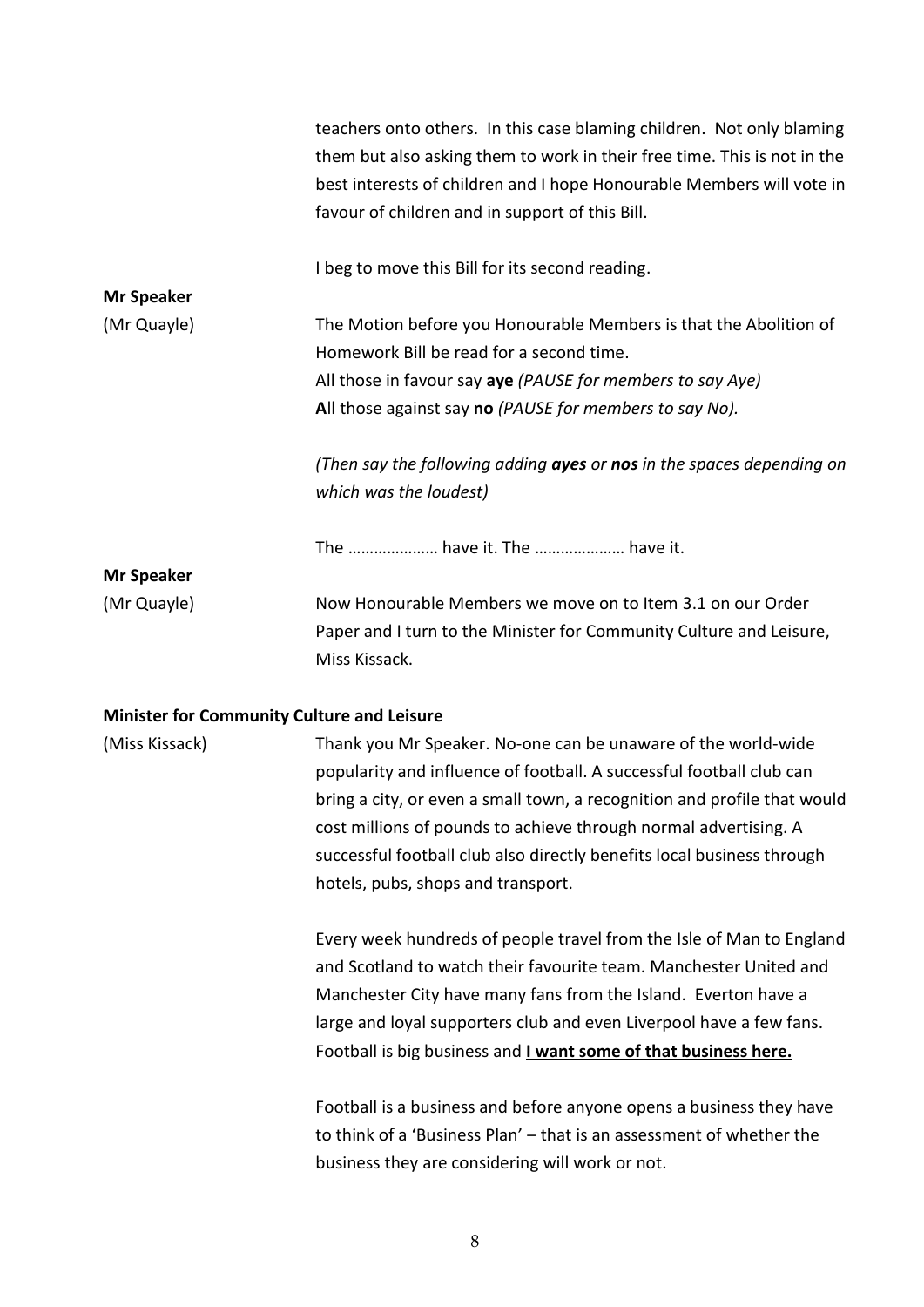|                                         | So Mr Speaker, I am asking that this House of Keys elects a committee                                                                                                                                                                                                                                                                                                                                                                                  |
|-----------------------------------------|--------------------------------------------------------------------------------------------------------------------------------------------------------------------------------------------------------------------------------------------------------------------------------------------------------------------------------------------------------------------------------------------------------------------------------------------------------|
|                                         | - a Select Committee - to consider the Business Case for us on the                                                                                                                                                                                                                                                                                                                                                                                     |
|                                         | Isle of Man, having our own football club. I don't know if it will be                                                                                                                                                                                                                                                                                                                                                                                  |
|                                         | good for the Isle of Man; but I don't want to miss the chance simply                                                                                                                                                                                                                                                                                                                                                                                   |
|                                         | because we didn't think about it properly.                                                                                                                                                                                                                                                                                                                                                                                                             |
|                                         |                                                                                                                                                                                                                                                                                                                                                                                                                                                        |
|                                         | Mr Speaker, I think an Isle of Man Football Club might bring visitors,                                                                                                                                                                                                                                                                                                                                                                                 |
|                                         | business, profile and money to the Isle of Man and I beg to move the                                                                                                                                                                                                                                                                                                                                                                                   |
|                                         | Motion at Item 3.1 on today's Order Paper.                                                                                                                                                                                                                                                                                                                                                                                                             |
| <b>Mr Speaker</b>                       |                                                                                                                                                                                                                                                                                                                                                                                                                                                        |
| (Mr Quayle)                             | Hon Member for Onchan, Mr Corlett.                                                                                                                                                                                                                                                                                                                                                                                                                     |
| <b>Member for Onchan</b>                |                                                                                                                                                                                                                                                                                                                                                                                                                                                        |
| (Mr Corlett)                            | I beg to second Mr Speaker and reserve my remarks.                                                                                                                                                                                                                                                                                                                                                                                                     |
|                                         |                                                                                                                                                                                                                                                                                                                                                                                                                                                        |
| <b>Mr Speaker</b>                       |                                                                                                                                                                                                                                                                                                                                                                                                                                                        |
| (Mr Quayle)                             | Honourable Member for Peel, Miss Kneale                                                                                                                                                                                                                                                                                                                                                                                                                |
| <b>Member for Peel</b>                  |                                                                                                                                                                                                                                                                                                                                                                                                                                                        |
| (Miss Kneale)                           | Thank you, Mr Speaker. Now this sounds like a good idea on the face<br>of it, but I do have a concern which I would like the Honourable<br>Mover to tell me about. I know that people support football clubs for<br>many reasons - not only because the club is rich and well-known. Let<br>us think about a football supporter and why they continue to follow<br>their chosen team? They are not fans because they demand or even<br>expect success! |
| <b>Any Members who</b><br>like football | Hear, Hear                                                                                                                                                                                                                                                                                                                                                                                                                                             |
| <b>Member for Peel</b>                  |                                                                                                                                                                                                                                                                                                                                                                                                                                                        |
| (Miss Kneale)                           | Mr Speaker, my point is that you cannot invent loyalty. Football is                                                                                                                                                                                                                                                                                                                                                                                    |
|                                         | about passion - loyalties can split families - it can be that serious -                                                                                                                                                                                                                                                                                                                                                                                |
|                                         | what then does the Honourable Mover say to that?                                                                                                                                                                                                                                                                                                                                                                                                       |
|                                         |                                                                                                                                                                                                                                                                                                                                                                                                                                                        |
|                                         |                                                                                                                                                                                                                                                                                                                                                                                                                                                        |
| <b>Mr Speaker</b><br>(Mr Quayle)        | Honourable Member for Douglas North, Mr Comish.                                                                                                                                                                                                                                                                                                                                                                                                        |

# **Member for Douglas North**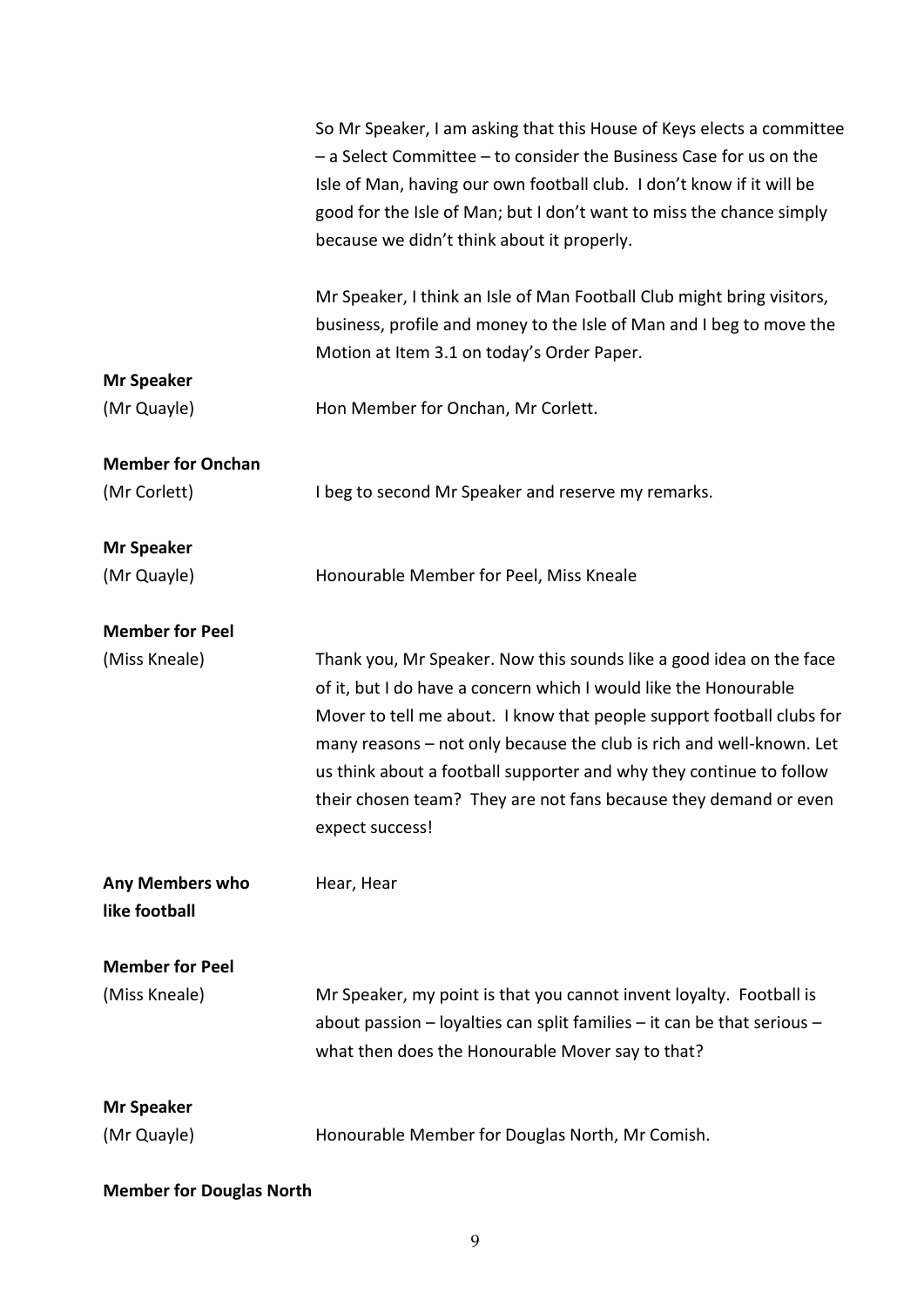| (Mr Comish)                                       | Mr Speaker, Honourable Members, this idea is NOT worth                    |
|---------------------------------------------------|---------------------------------------------------------------------------|
|                                                   | considering. What Miss Kissack has failed to mention is the curse of      |
|                                                   | football hooligans. These people use football as an excuse to cause       |
|                                                   | trouble, they get drunk, they smash things up, they cause fights and      |
|                                                   | generally make life very unpleasant for families and others. They are     |
|                                                   | a curse. Happily, we don't have too much of that behaviour on the         |
|                                                   | Isle of Man at the moment, but if this Motion goes ahead then we will     |
|                                                   | be inviting these people here - not once, not even once a year, but       |
|                                                   | every time the proposed Isle of Man Football Club has a game here. It     |
|                                                   | is dangerous and I oppose it $-1$ hope others will do also!               |
| <b>Mr Speaker</b>                                 |                                                                           |
| (Mr Quayle)                                       | Does any other Honourable Member wish to speak?No, alright                |
|                                                   | then I return to the Mover, Miss Kissack to respond to the debate.        |
| <b>Minister for Community Culture and Leisure</b> |                                                                           |
| (Miss Kissack)                                    | Thank you Mr Speaker. Firstly let me begin by thanking my good            |
|                                                   | friend, Mr Corlett, for seconding this Motion.                            |
|                                                   | Mr Speaker, we have heard concerns raised today and I would like to       |
|                                                   | respond to them individually.                                             |
|                                                   | The Honourable Member for Peel, Miss Kneale, raised a very good           |
|                                                   | point when the Honourable Member said that loyalty to a football          |
|                                                   | team is a matter which cannot be exchanged simply by 'inventing' a        |
|                                                   | club. I recognise this - but I would say that the Isle of Man has about   |
|                                                   | eighty thousand residents – most of whom love the Island and feel a       |
|                                                   | loyalty to it - plus we have many, many Manxmen and Manxwomen             |
|                                                   | around the world who feel perhaps equally, or maybe even more,            |
|                                                   | strongly about their Island homeland. A regular football game might       |
|                                                   | be a focus for all of these people to regularly show their loyalty to the |
|                                                   | Isle of Man. I believe that this would benefit the Isle of Man.           |
|                                                   | Secondly, I move to Mr Comish who quite rightly and understandably        |
|                                                   | talks about the threat from possible football hooligans. No-one           |
|                                                   | would want to dismiss such a concern out of hand.                         |
|                                                   | Mr Speaker, it is for that reason that I ask this House to consider my    |
|                                                   | Motion when it says 'investigate' - or examine - the 'feasibility' - or   |
|                                                   | possibility of forming an Isle of Man Football Club. I want to consider   |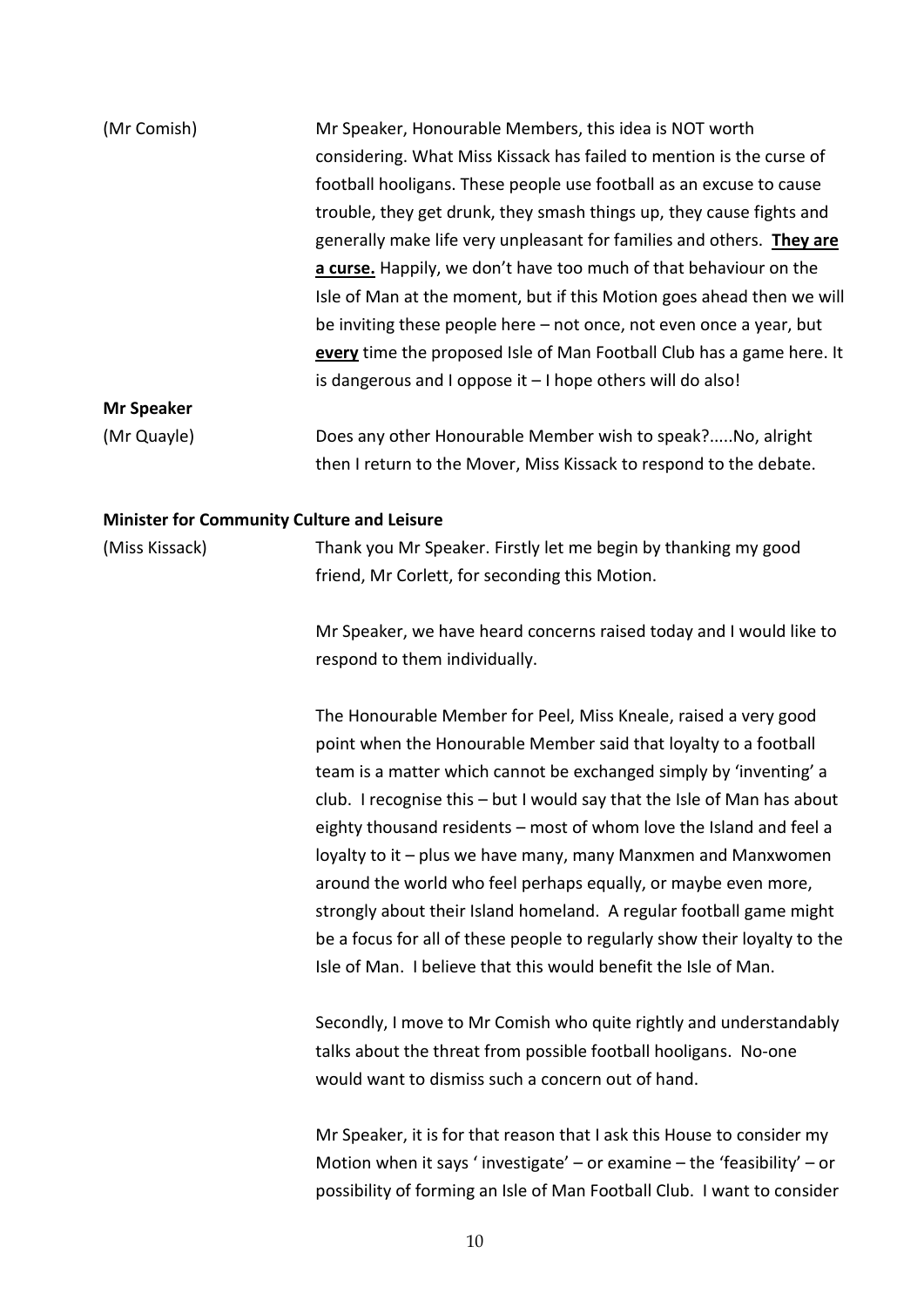|                                            | my views further and I want others to have their say to support or<br>oppose the idea behind this Motion.                                                                                                   |  |
|--------------------------------------------|-------------------------------------------------------------------------------------------------------------------------------------------------------------------------------------------------------------|--|
|                                            | Mr Speaker I beg to move.                                                                                                                                                                                   |  |
| <b>Mr Speaker</b><br>(Mr Quayle)           | Honourable Members the Motion is that at Item 3.1 before us. All                                                                                                                                            |  |
|                                            | those in favour say aye (PAUSE for members to say Ayes)                                                                                                                                                     |  |
|                                            | All those against say no (PAUSE for members to say Nos).                                                                                                                                                    |  |
|                                            | (Then say the following adding ayes or nos in the space depending on<br>which was the loudest)                                                                                                              |  |
|                                            | The  have it.                                                                                                                                                                                               |  |
| <b>Member for Peel</b><br>(Mr Corlett)     | (Quickly Shouts) Divide!                                                                                                                                                                                    |  |
| <b>Mr Speaker</b>                          |                                                                                                                                                                                                             |  |
| (Mr Quayle)                                | Division called so I turn to the Secretary of the House.                                                                                                                                                    |  |
| <b>VOTING COMMENCES</b>                    |                                                                                                                                                                                                             |  |
| <b>EITHER VOTING IS AGAINST THE MOTION</b> |                                                                                                                                                                                                             |  |
| <b>Mr Speaker</b>                          | Honourable Members the votes are for and  against,<br>therefore the Motion fails.                                                                                                                           |  |
| <b>SKIP TO VOTING CONCLUDED</b>            |                                                                                                                                                                                                             |  |
| OR VOTING IS FOR THE MOTION                |                                                                                                                                                                                                             |  |
| <b>Mr Speaker</b>                          |                                                                                                                                                                                                             |  |
| (Mr Quayle)                                | Honourable members the Motion carries with  votes for and<br>votes against.                                                                                                                                 |  |
|                                            | So Honourable members, I look to you for nominations to serve on<br>this Select Committee. Of course if a Member is nominated he/she<br>has to be seconded – that is another Member has to agree – and tell |  |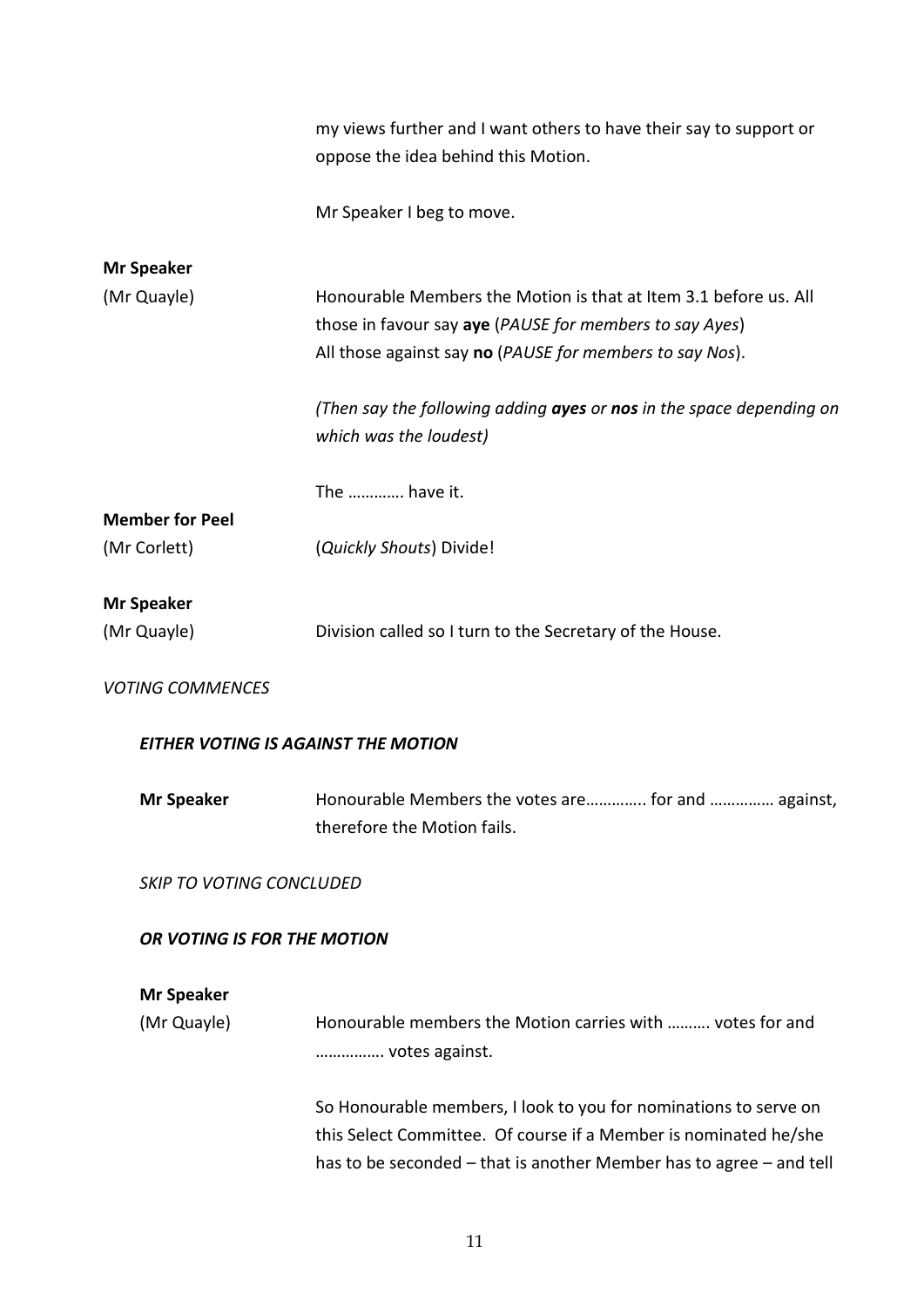me they agree that the candidate is a suitable person to be on this Committee. Honourable Members, I am in your hands.

## *MEMBERS NOMINATE AND SECOND MEMBERS OF THE SELECT COMMITTEE*

| <b>Mr Speaker</b> |                                                                                                                                                                                                                                                |
|-------------------|------------------------------------------------------------------------------------------------------------------------------------------------------------------------------------------------------------------------------------------------|
| (Mr Quayle)       | Thank you Honourable Members. I now close nominations for this<br>Committee and ask the Clerk to name the Members who have been<br>proposed and seconded.                                                                                      |
| <b>Mr Clerk</b>   | Thank you Mr Speaker. Sir, the Members proposed and seconded are:<br>(Reads out the names)                                                                                                                                                     |
| <b>Mr Speaker</b> |                                                                                                                                                                                                                                                |
| (Mr Quayle)       | Honourable Members, the Messengers will distribute voting papers.<br>As they do, I will remind you that you can vote for <b>three</b> Members to<br>serve on this Committee. You have 3 votes and the candidates are:<br>(Reads out the names) |

### *BALLOT PAPER VOTING*

- *MEMBERS VOTE BY MARKING THREE X ON THE BALLOT PAPERS*
- *THE MESSENGERS COLLECT THEM IN*
- *THE CLERK AND COT HELPER COUNT THE VOTES AND GIVE RESULTS TO MR SPEAKER*

#### **Mr Speaker**

| (Mr Quayle) | The votes have been counted and I can tell you that these are the |
|-------------|-------------------------------------------------------------------|
|             | results. The three members elected are: (Read out the names)      |

### *VOTING CONCLUDED*

### **Mr Speaker**

| (Mr Quayle) | Moving on to item 3.2 on our Order Paper we turn to the Honourable |
|-------------|--------------------------------------------------------------------|
|             | Member for Glenfaba, Miss Kerruish.                                |

### **Member for Glenfaba**

(Miss Kerruish)

Mr Speaker, I beg to move a motion that the Summer Term 2012 should end tomorrow. Mr Speaker, I should make it clear that this motion would mean that the Summer holidays would start early. The reason for this motion is that the children of Manannan School have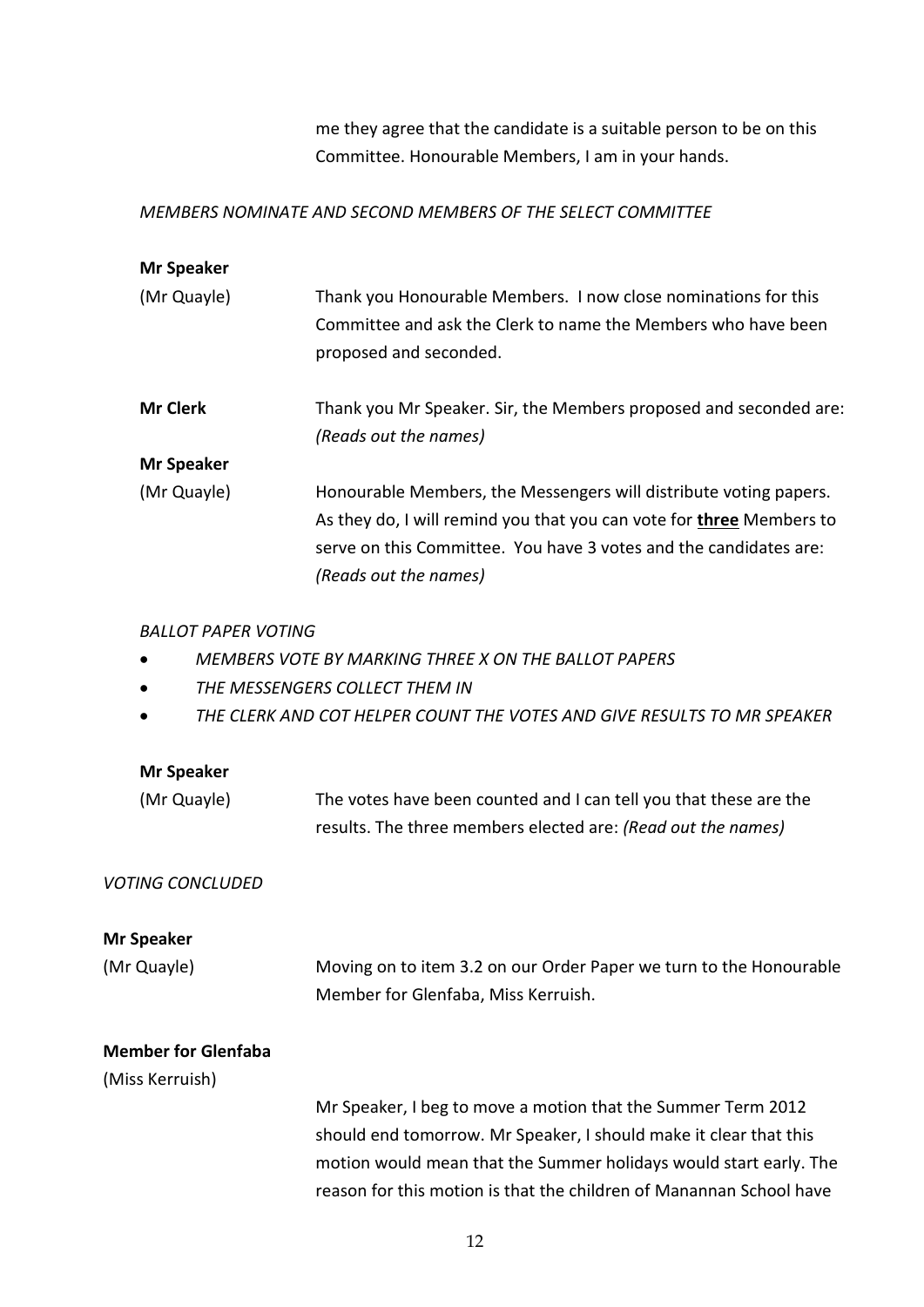|                                            | worked exceptionally hard this year as have the teachers and all the<br>other staff, they have all achieved the standards set for them and<br>therefore, it is unnecessary for them to remain at school after today<br>and that accordingly school should finish tonight and meet again next<br>term. Mr Speaker I have pleasure in proposing the motion standing in<br>my name.                                                                 |
|--------------------------------------------|--------------------------------------------------------------------------------------------------------------------------------------------------------------------------------------------------------------------------------------------------------------------------------------------------------------------------------------------------------------------------------------------------------------------------------------------------|
| <b>Mr Speaker</b>                          |                                                                                                                                                                                                                                                                                                                                                                                                                                                  |
| (Mr Quayle)                                | Honourable Member for Rushen, Mr Clague                                                                                                                                                                                                                                                                                                                                                                                                          |
| <b>Member for Rushen</b>                   |                                                                                                                                                                                                                                                                                                                                                                                                                                                  |
| (Mr Clague)                                | Thank you Mr Speaker, I have pleasure in seconding this motion and<br>reserve my remarks.                                                                                                                                                                                                                                                                                                                                                        |
| <b>Mr Speaker</b>                          |                                                                                                                                                                                                                                                                                                                                                                                                                                                  |
| (Mr Quayle)                                | Honourable Member, Minister for Education and Children, Mr Corkish                                                                                                                                                                                                                                                                                                                                                                               |
| <b>Minister for Education and Children</b> |                                                                                                                                                                                                                                                                                                                                                                                                                                                  |
| (Mr Corkish)                               | Once again I find myself having to resist and oppose a very silly<br>motion brought to this House. Certainly, it is true that through hard<br>work and effort all the staff at Manannan School have achieved many<br>great things this year. However, it is a foolish idea to think that the<br>school should close early in order that all the staff and children can<br>have a longer holiday and in doing so miss valuable learning time.     |
|                                            | Mr Speaker, I completely oppose this motion and hope that once<br>again Honourable Members will agree with me that Manannan School<br>holidays should be in line with all of the schools on the Isle of Man<br>and should not be allowed to finish this evening as is proposed. Thank<br>you Mr Speaker.                                                                                                                                         |
| <b>Mr Speaker</b>                          |                                                                                                                                                                                                                                                                                                                                                                                                                                                  |
| (Mr Quayle)                                | Honourable Member for Middle, Miss Faragher                                                                                                                                                                                                                                                                                                                                                                                                      |
| <b>Member for Middle</b>                   |                                                                                                                                                                                                                                                                                                                                                                                                                                                  |
| (Miss Faragher)                            | Thank you Mr Speaker. This school is in the Constituency of Glenfaba,<br>indeed, I know many of the children who attend there and all of the<br>staff. It is an excellent school, it is a happy school and it is a school<br>which achieves high results. We all wish to see that continue and in<br>order to allow that Mr Speaker, I would completely agree with the<br>previous speaker, the Minister for Education, in opposing this motion. |